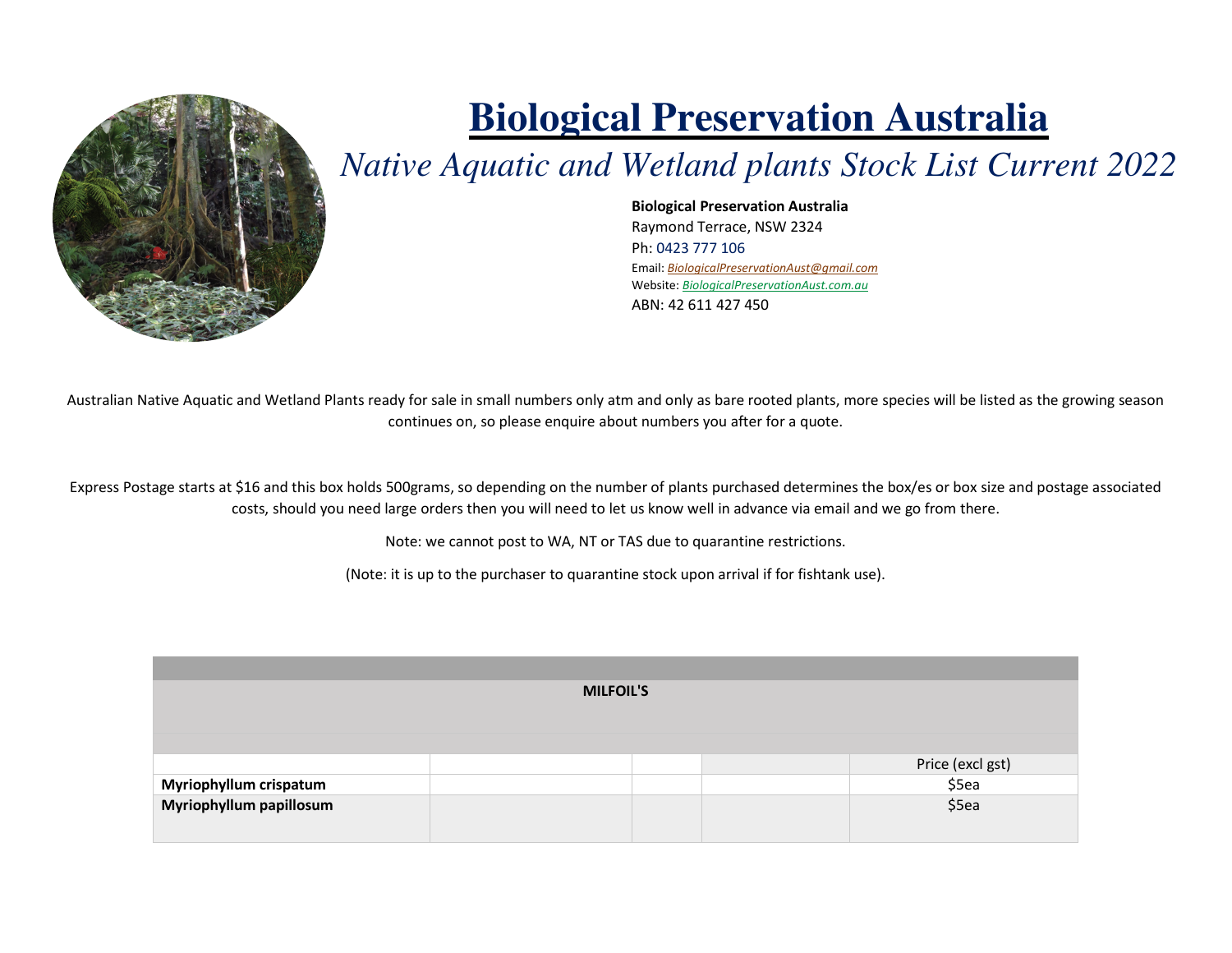| Myriophyllum latifolium                                              |  |  |  | \$8ea            |  |  |
|----------------------------------------------------------------------|--|--|--|------------------|--|--|
| <b>MARSHWORTS</b>                                                    |  |  |  |                  |  |  |
|                                                                      |  |  |  | Price (excl gst) |  |  |
| Nymphoides crenata var. 'Varigata'<br>(Purple Mosaic)                |  |  |  | \$10ea           |  |  |
| Nymphoides crenata var.<br>'Goondiwindi'                             |  |  |  | \$10ea           |  |  |
| Nymphoides geminata (Entire<br>Marshwort)                            |  |  |  | \$20ea           |  |  |
| Nymphoides montana (Highland<br>Marshwort)                           |  |  |  | \$10ea           |  |  |
| Nymphoides spinulosperma (Marble<br>Marshwort)                       |  |  |  | \$10ea           |  |  |
| Nymphoides crenata var Burgundy<br>queen                             |  |  |  | \$20ea           |  |  |
| <b>PONDWEED'S</b>                                                    |  |  |  |                  |  |  |
|                                                                      |  |  |  | Price (excl gst) |  |  |
| Potamogeton cheesemanii                                              |  |  |  | \$8ea            |  |  |
| <b>Potamogeton sulcatus</b>                                          |  |  |  | \$8ea            |  |  |
| <b>RUSHES</b>                                                        |  |  |  |                  |  |  |
|                                                                      |  |  |  | Price (excl gst) |  |  |
| <b>Baumea articulata (Jointed Twig-rush)</b>                         |  |  |  | \$8ea            |  |  |
| Baumea juncea (Bare Twig-rush)                                       |  |  |  | \$8ea            |  |  |
| Lilaeopsis brisbanensis (Brisbane River<br>Lilaeopsis)               |  |  |  | \$10ea           |  |  |
| Lilaeopsis polyantha (Tall Lilaeopsis)                               |  |  |  | \$10ea           |  |  |
| <b>Schoenoplectus macronatus (Common</b><br><b>Three-sided Rush)</b> |  |  |  | \$8ea            |  |  |
| Schoenoplectus pungens (Blue Three-<br>sided Rush)                   |  |  |  | \$10ea           |  |  |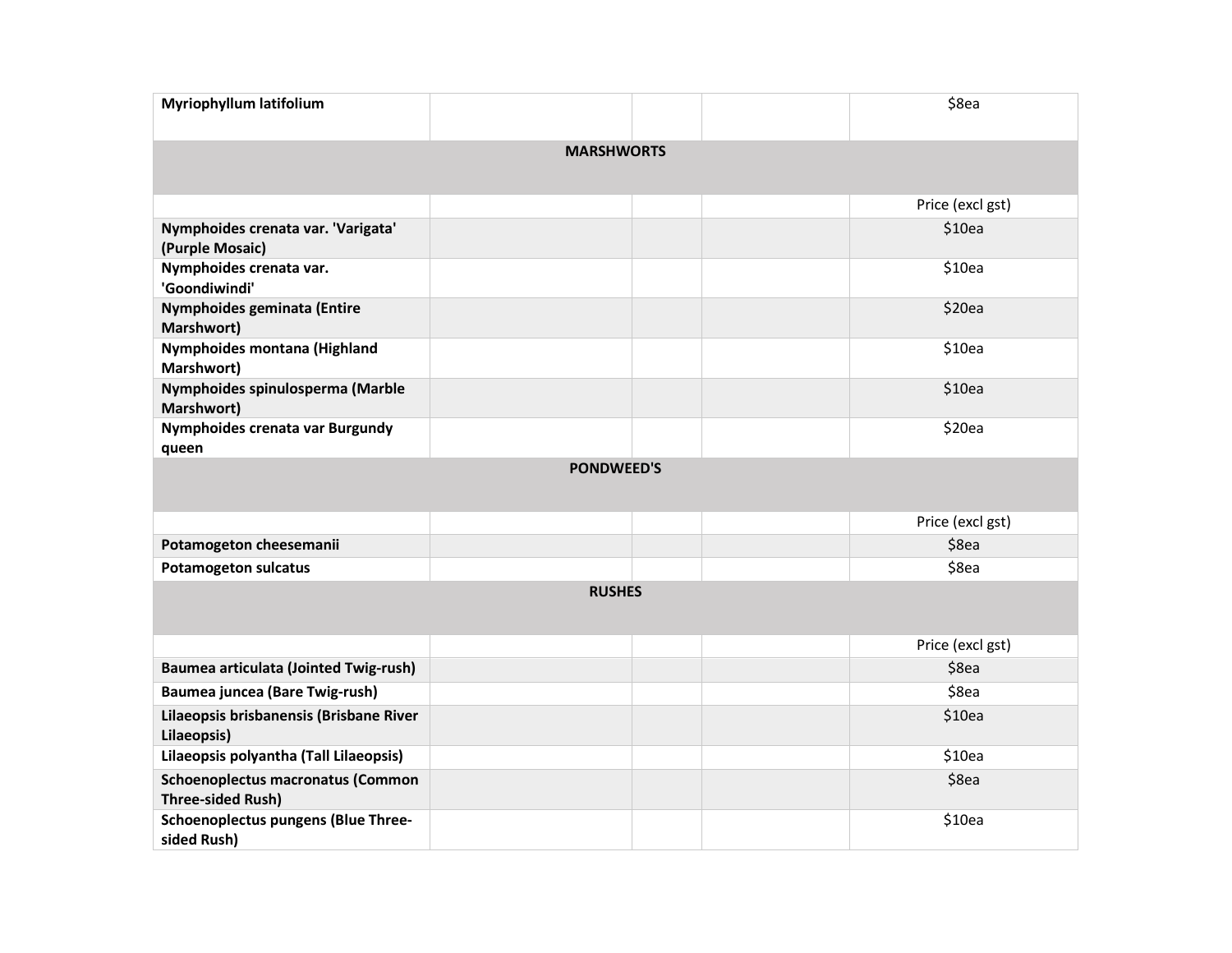| <b>Schoenoplectus validus (River</b><br>Clubrush)    |                          |  | \$8ea            |  |  |
|------------------------------------------------------|--------------------------|--|------------------|--|--|
| Sparganium subglobosum (Floating<br>Bur-reed)        |                          |  | \$20ea           |  |  |
|                                                      | <b>FLOATING PLANTS</b>   |  |                  |  |  |
|                                                      |                          |  | Price (excl gst) |  |  |
| Azolla filiculoides (Pacific Azolla)                 |                          |  | \$5 per bag      |  |  |
| Hydrocharis dubia (Pacific Frogbit)                  |                          |  | \$35ea           |  |  |
| Utricularia australis (Yellow<br><b>Bladderwort)</b> |                          |  | \$8ea            |  |  |
| Utricularia gibba (Floating<br><b>Bladderwort)</b>   |                          |  | \$8ea            |  |  |
|                                                      | <b>HERBACEOUS PLANTS</b> |  |                  |  |  |
|                                                      |                          |  | Price (excl gst) |  |  |
| Crinum pedunculatum (Swamp Lily)                     |                          |  | \$10ea           |  |  |
| Eyndra woollsii (Buffalo Spinach)                    |                          |  | \$5ea            |  |  |
| Gratiola peruviana (Australian<br><b>Brooklime)</b>  |                          |  | \$5ea            |  |  |
| <b>Gratiola pubescens (Haiy Brooklime)</b>           |                          |  | \$5ea            |  |  |
| Lobelia anceps (Angled Lobelia)                      |                          |  | \$8ea            |  |  |
| Limosella australis (Australian<br>Mudwort)          |                          |  | \$10ea           |  |  |
| Lobelia pratioides (Poison Lobelia)                  |                          |  | \$8ea            |  |  |
| Monochoria cyanea (Native Hyacinth)                  |                          |  | \$35ea           |  |  |
| Marsilea costulifera (Small Nardoo)                  |                          |  | \$10ea           |  |  |
| Marsilea drummondii (Hairy Nardoo)                   |                          |  | \$8ea            |  |  |
| Marsilea hirsuta (short-fruited<br>Nardoo)           |                          |  | \$10ea           |  |  |
| Ranunculus amphitrichus (Small River-<br>buttercup)  |                          |  | \$8ea            |  |  |
| Ranunculus inundatus (Large River-<br>buttercup)     |                          |  | \$8ea            |  |  |
| <b>Triglochin striata (Streaked</b><br>Arrowgrass)   |                          |  | \$10ea           |  |  |
| <b>VALLISNERIA</b>                                   |                          |  |                  |  |  |